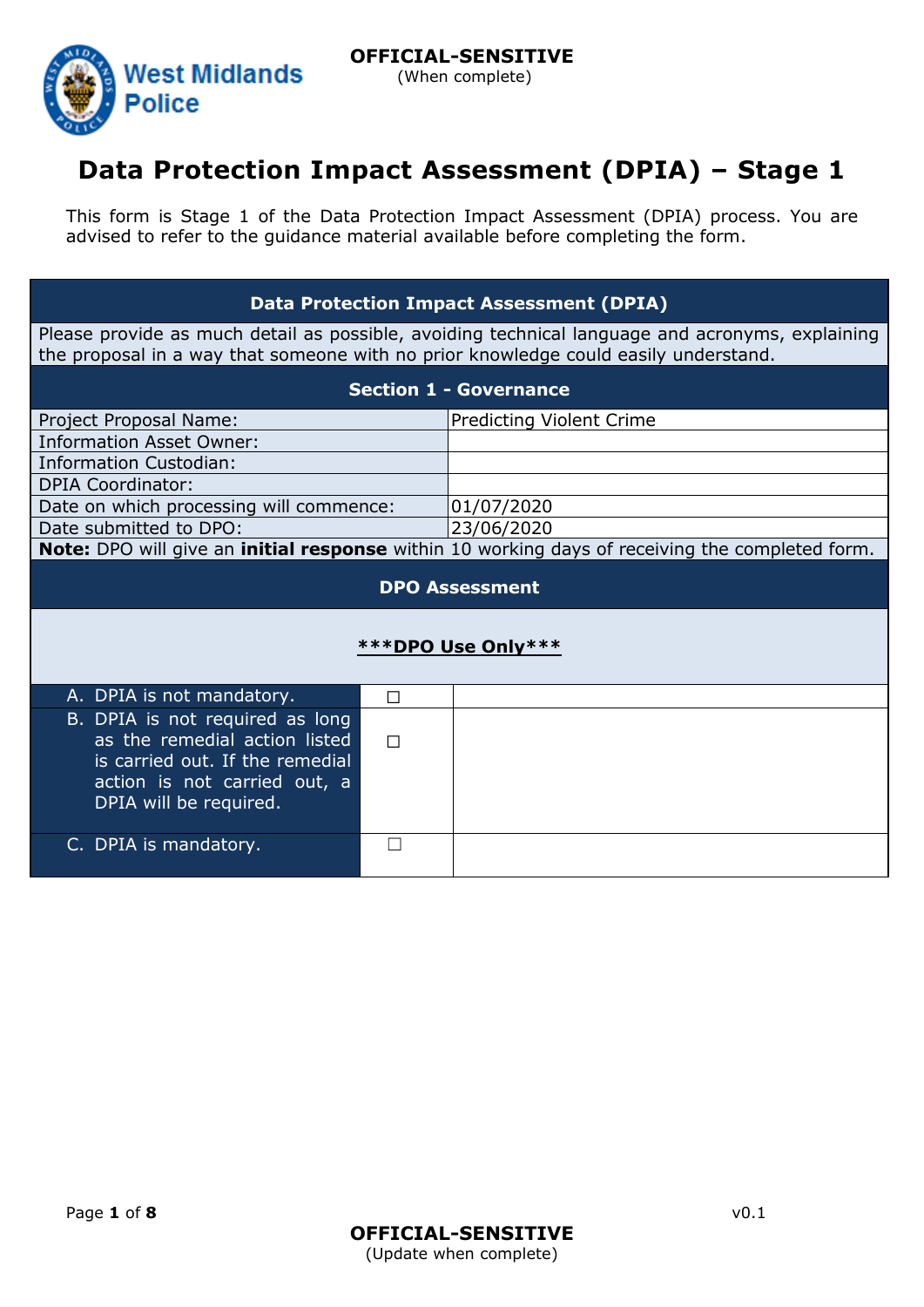#### **OFFICIAL-SENSITIVE** (When complete)

**West Midlands Police** 

### **Section 2 - Purpose, Scope and Context**

In this section you must explain what the processing is, who it will involve, and the intended impact. You must also demonstrate why the processing is necessary and proportionate, providing evidence to support your assessment.

- The processing must be **necessary** for the specific objective of the proposal.
- It must also be **proportionate**, meaning that the advantages resulting from the processing should not be outweighed by the disadvantages to individuals.

**2.1 Please briefly explain the specific aim and purpose of the proposal in a way that someone with no prior knowledge could easily understand; avoid technical language and acronyms.**

The aim of the project is to develop a statistical model to predict the likely number and most likely locations of violent crimes committed over a four week period.

**2.2 What categories of personal data will be processed?** Provide an overview of the categories of personal data that will be processed, for example: names, DOBs, addresses, health data, criminal records, or any other unique identifiers such as IP addresses, usernames, e-mail addresses.

|                   | It is not currently envisioned that personal data will be processed, since the unit of analysis is |  |  |  |  |  |  |
|-------------------|----------------------------------------------------------------------------------------------------|--|--|--|--|--|--|
| the crime record. |                                                                                                    |  |  |  |  |  |  |

☐ Biometric Data ☐ Sexual orientation

#### **2.3 Will special category data be used in the proposal?** (Select all that apply) ☐ Race □ Ethnic origin □ Trade union membership ☐ Genetic Data

☐ Political opinions

□ Sex life

□ Religion

☐ Philosophical beliefs

☐ Health ☒ None

This is likely to be in a collateral sense.

**2.4 How will the data be collected?** Briefly outline how you will obtain the data, examples include: directly from data subjects, from another data set already in the WMP's possession, from a different force.

Please refer to the General Data Analytics Lab (DAL) DPIA

**2.5 How will the data be used?** Briefly describe how the data will be used, recorded, and stored and who it will be shared with.

Please refer to the General DAL DPIA

**2.6 How many individuals will the processing affect?** (Please specify one answer below)

 $\Box$  Fewer than 100 data subjects

 $\Box$  100 to 1000 data subjects

 $\Box$  1000 to 5000 data subjects

☒ More than 5000 data subjects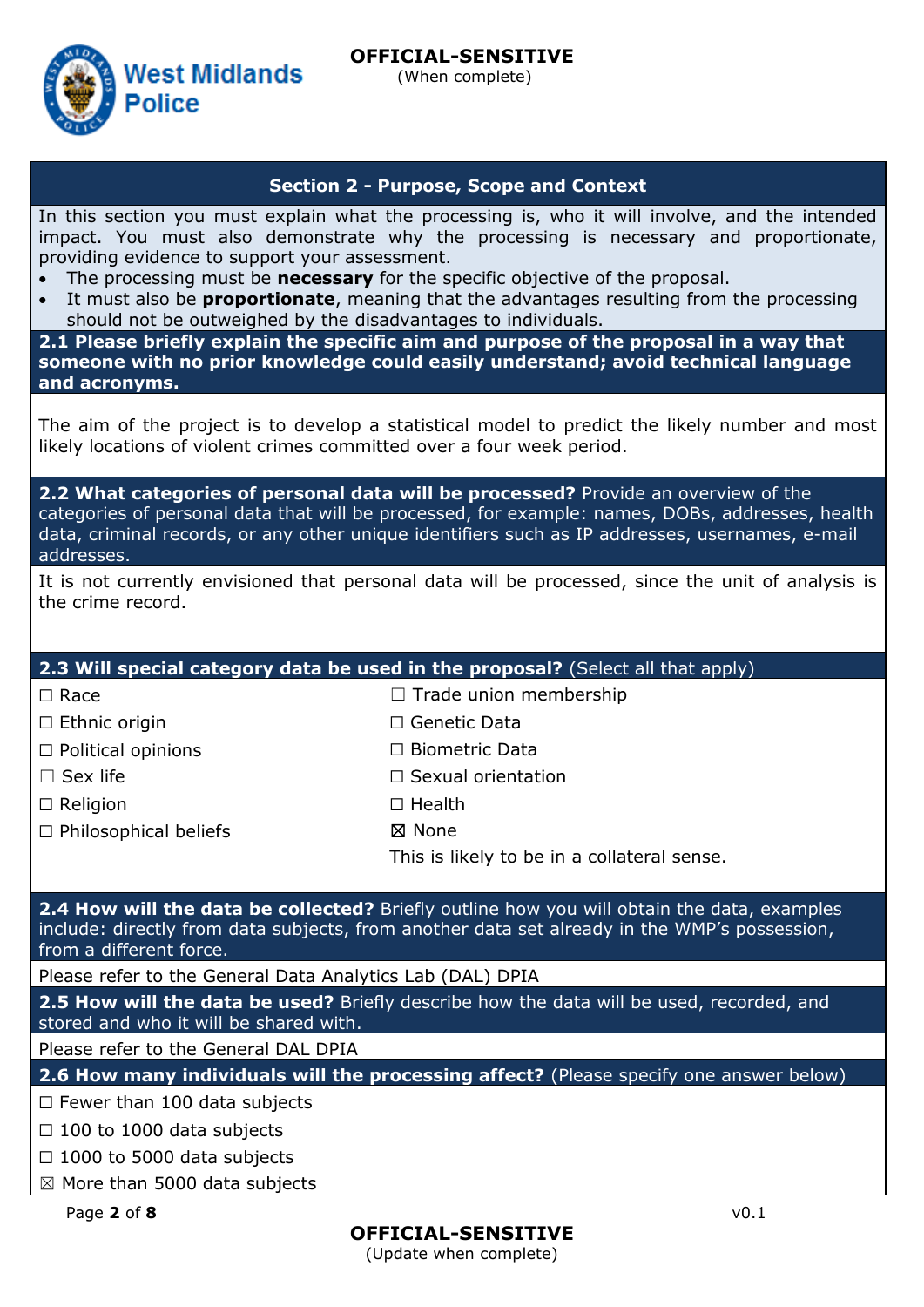

(When complete)

**2.7 What categories of data subject are involved?** (Please select all applicable categories below)

- □ Persons suspected of having committed or being about to commit a criminal offence
- $\Box$  Persons convicted of a criminal offence
- $\Box$  Persons who are or may be victims of a criminal offence
- □ Witnesses or other persons with information about offences
- ☐ Children or vulnerable individuals
- ☐ WMP staff (current and former)
- ☒ Other

If other then please provide further details below:

This project examines events rather than individuals.

**2.8 Will it involve the collection of new information about individuals?** Will WMP collect data that it has not previously collected or had access to?

☐ Yes

☒ No

| 2.9 Data Sharing                                                                                                                                                                                                                                                         |                                                                                                                                             | <b>Select one option</b>                                                                                   |  |  |  |  |
|--------------------------------------------------------------------------------------------------------------------------------------------------------------------------------------------------------------------------------------------------------------------------|---------------------------------------------------------------------------------------------------------------------------------------------|------------------------------------------------------------------------------------------------------------|--|--|--|--|
|                                                                                                                                                                                                                                                                          | Does the processing involve:                                                                                                                |                                                                                                            |  |  |  |  |
| 2.10.1                                                                                                                                                                                                                                                                   | Data being shared with third parties<br>external to WMP or recipients that have<br>not previously had routine access to<br>the information? | $\boxtimes$ Yes<br>$\Box$ No<br>Could be shared with the Violence Reduction<br>Unit                        |  |  |  |  |
| 2.10.2                                                                                                                                                                                                                                                                   | Transferring data outside the UK but<br>within the EU?                                                                                      | $\Box$ Yes<br>$\boxtimes$ No                                                                               |  |  |  |  |
| 2.10.3                                                                                                                                                                                                                                                                   | Transferring data outside the EU?                                                                                                           | $\square$ Yes<br>$\boxtimes$ No                                                                            |  |  |  |  |
| 2.10.4                                                                                                                                                                                                                                                                   | Storing data using a cloud service<br>provider?                                                                                             | $\boxtimes$ Yes<br>$\Box$ No                                                                               |  |  |  |  |
|                                                                                                                                                                                                                                                                          | 2.10.5 Is there an ISA, contract, or other<br>sharing agreement in place with all<br>parties with whom data will be shared?                 | $\boxtimes$ Yes – agreements in place<br>$\Box$ Not yet – agreements required<br>$\Box$ No - none required |  |  |  |  |
| 2.10 Why it is necessary to use personal data to achieve the aim and why can't the aim<br>be achieved by other means?<br>For example, can the aim be achieved by using less data or different types of data?<br>Are all categories of data necessary to achieve the aim? |                                                                                                                                             |                                                                                                            |  |  |  |  |
| Personal data will not be processed specifically for this project                                                                                                                                                                                                        |                                                                                                                                             |                                                                                                            |  |  |  |  |
| 2.11 Explain how the use of personal data is proportionate to the aim of the proposal.<br>Watala klasi waliozisha wa nafisiali kitoka mwenye wa wana wakitaki aliasali isanka wa kundisha welata kuto                                                                    |                                                                                                                                             |                                                                                                            |  |  |  |  |

Weigh the advantages of achieving your purpose against disadvantages to data subjects.

Not applicable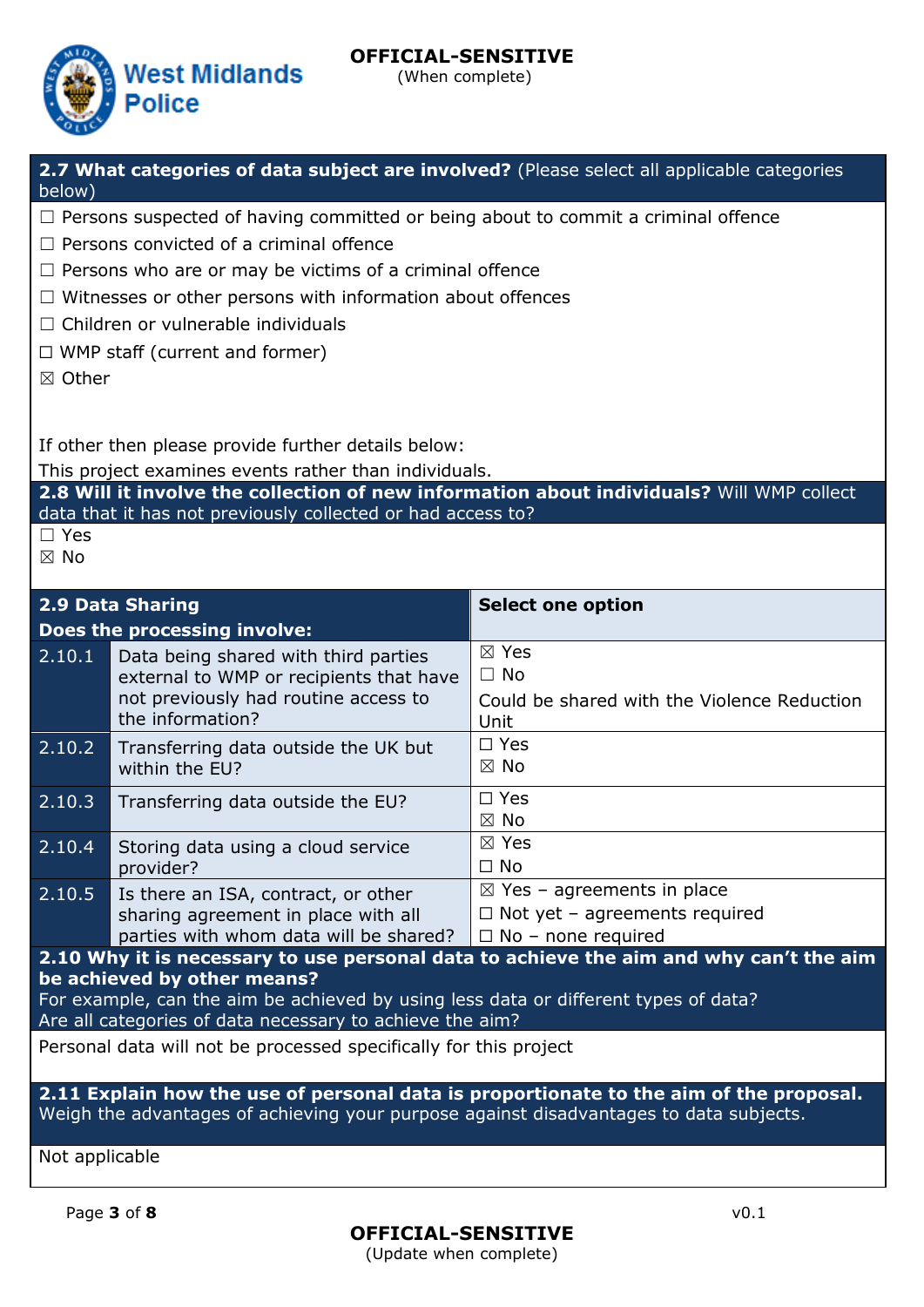West Midlands

**Police** 

#### **Section 3 – Lawful Basis**

#### **3.1 Lawful Basis**

To process personal data you must have a lawful basis. Please select the one appropriate lawful basis from the drop down list.

Lawful Basis for **Operational Data** (Personal data processed for law enforcement purposes): Necessary for a law enforcement purpose

Lawful Basis for **Administrative Data** (Personal data processed for non-law enforcement purposes, e.g. for HR or Commercial purposes):

Choose an item.

**3.2 Further Special Category Lawful Basis**

If processing special category data (section 2.3) you must have identified a further lawful condition

#### **Operational Data:**

The processing is strictly necessary (please tick to confirm)  $\boxtimes$ 

**AND**

One of the following conditions applies (select from the list):

Vital Interests

### **Administrative Data:**

It is necessary for one of the following conditions (select from the list):

Vital interests

**OR**

It is in the substantial public interest (tick to confirm)  $\Box$ 

**AND** for the following purpose:

Choose an item.

#### **Section 4 – Review, Retention and Disposal**

**4.1 Does the proposal have a review, retention and disposal process that complies with WMP Policy?** All records must have an initial retention period set by the owner of the information when first created or received; review and disposal criteria are defined within the WMP IM document suite. ☒ Yes

☐ No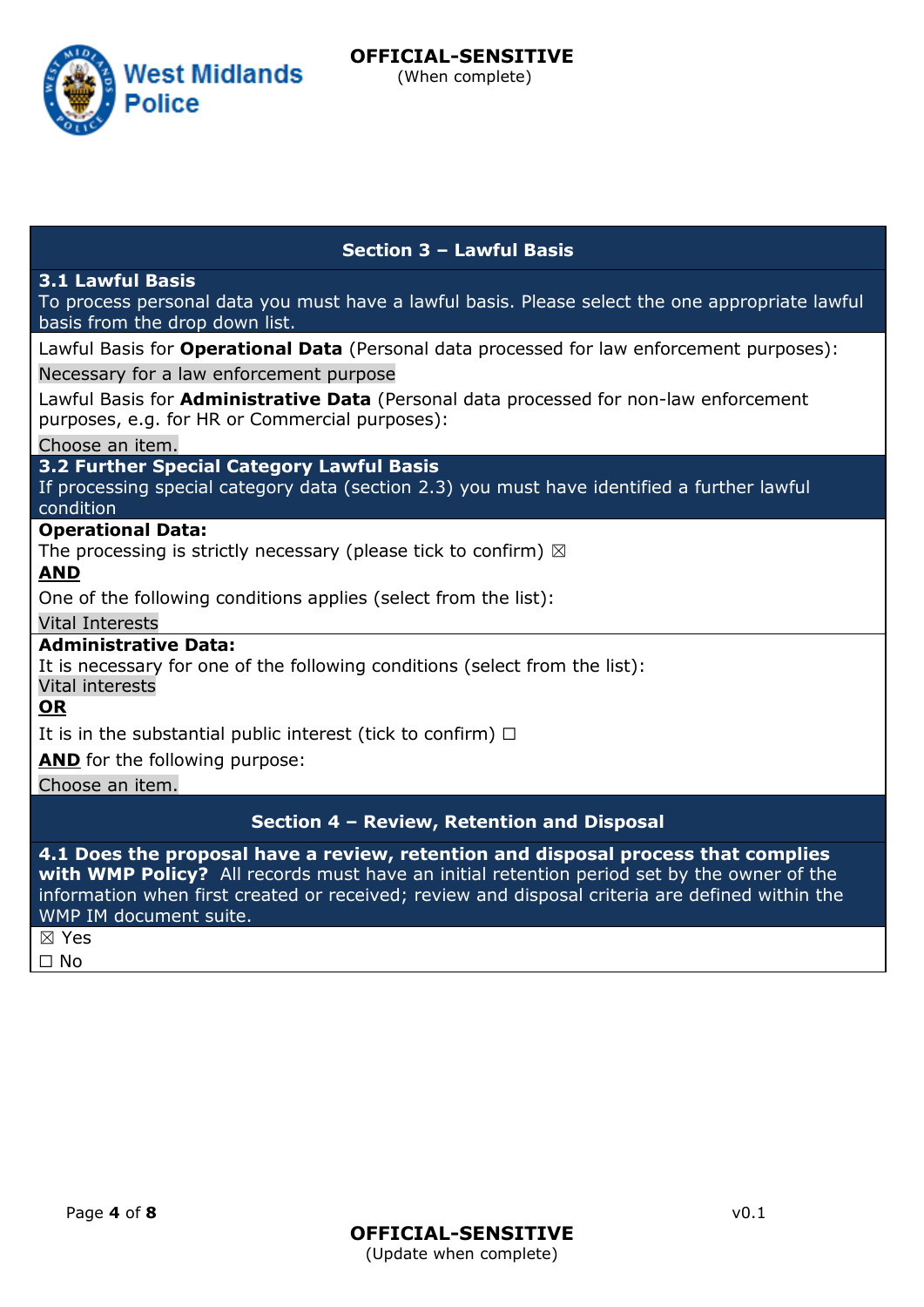

(When complete)

### **Section 5 – ICO: Additional Factors**

The Information Commissioner's Office have published a number of factors that present a 'high risk' when processing personal data. Saying yes to one or more of the following may indicate that the processing is high risk and a Stage 2 DPIA is likely to be required.

|     | Does the processing involve:                                                                                                                                                                                                                                                                                                                                                                                                                                                                                                                                                                                                                                                                                                                                                                                                                               | <b>Please</b><br>check<br>either<br><b>Yes or</b><br><b>No</b> | If 'Yes' then please provide<br>further details                                                                                                                                                     |
|-----|------------------------------------------------------------------------------------------------------------------------------------------------------------------------------------------------------------------------------------------------------------------------------------------------------------------------------------------------------------------------------------------------------------------------------------------------------------------------------------------------------------------------------------------------------------------------------------------------------------------------------------------------------------------------------------------------------------------------------------------------------------------------------------------------------------------------------------------------------------|----------------------------------------------------------------|-----------------------------------------------------------------------------------------------------------------------------------------------------------------------------------------------------|
| 5.1 | <b>Systematic, extensive and large</b><br>scale profiling and automated<br>decision-making about people?<br>"Any systematic and extensive<br>evaluation of personal aspects relating<br>to natural persons which is based on<br>automated processing, including<br>profiling, and on which decisions are<br>based that produce legal effects, or<br>significantly affect the natural person"<br>Profiling is any form of processing<br>where personal data is used to evaluate<br>certain personal aspects relating to an<br>individual, including the analysis or<br>prediction of an individual's<br>performance.<br>Automated decision-making involves<br>making a decision that affects someone<br>by technological means without human<br>involvement, for example issuing<br>speeding fines solely based on evidence<br>captured from speed cameras. | $\Box$ Yes<br>$\boxtimes$ No                                   |                                                                                                                                                                                                     |
| 5.2 | Large scale use of special category<br>data or criminal offence data?<br>"Processing on a large scale of special<br>categories of data, or personal data<br>relating to criminal convictions and<br>offences referred to in Article 10"                                                                                                                                                                                                                                                                                                                                                                                                                                                                                                                                                                                                                    | $\square$ Yes<br>$\boxtimes$ No                                |                                                                                                                                                                                                     |
| 5.3 | <b>Public monitoring?</b><br>"Systematic monitoring of a publicly<br>accessible area on a large scale"                                                                                                                                                                                                                                                                                                                                                                                                                                                                                                                                                                                                                                                                                                                                                     | $\square$ Yes<br>$\boxtimes$ No                                | Whilst there would not be monitoring of<br>publicly accessible areas, the project<br>would necessitate the analysis of crimes<br>data that is geocoded and relates to<br>publicly accessible areas. |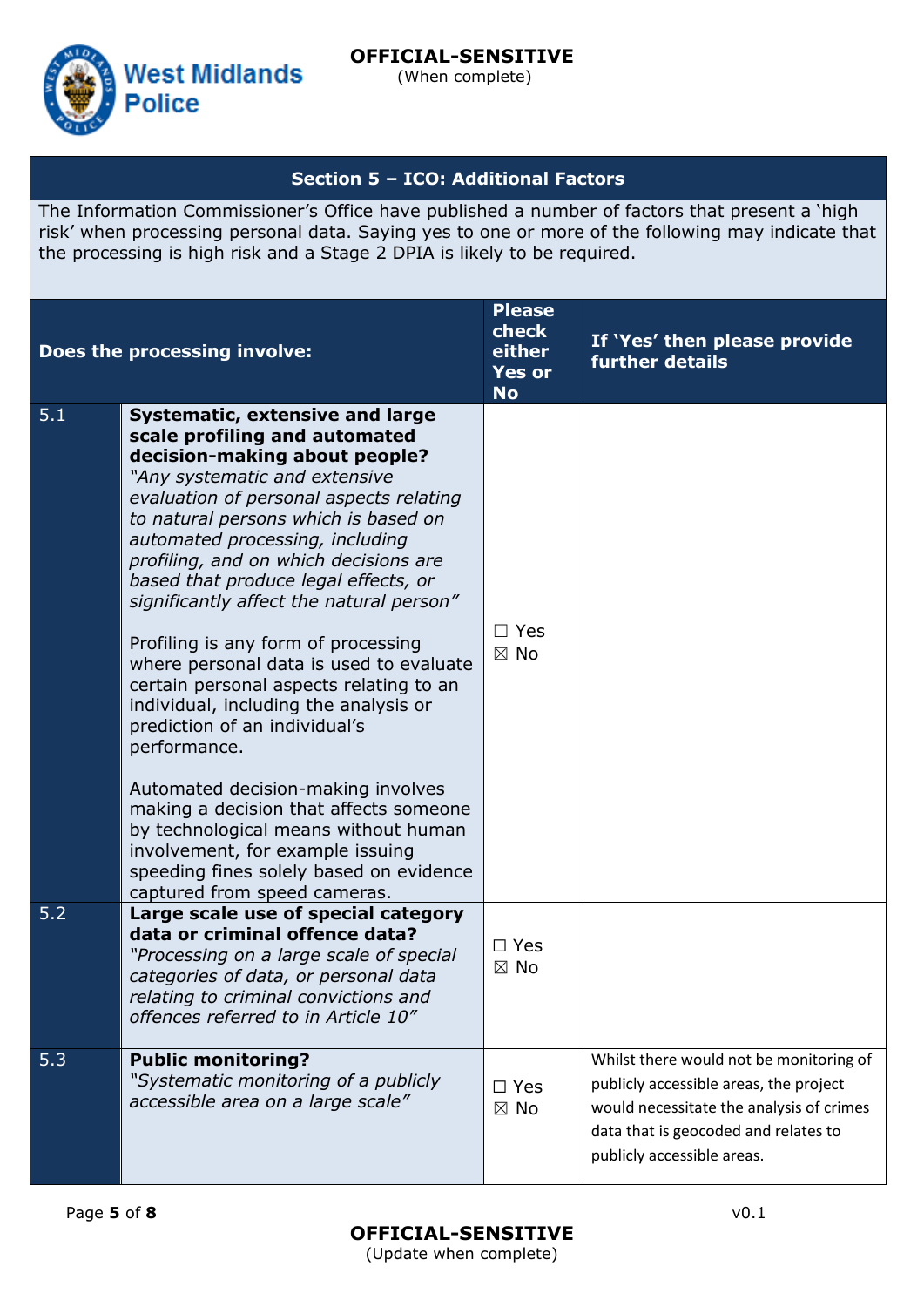### **OFFICIAL-SENSITIVE** (When complete)



| 5.4  | <b>New technologies or techniques?</b><br>"Processing involving the use of new<br>technologies, or the novel application of<br>existing technologies (including Artificial<br>Intelligence)"                                                                                                                                                                                                                    | $\boxtimes$ Yes<br>$\Box$ No    | Analyses such as those likely to<br>be used for this project are<br>relatively new to WMP (although<br>see previous DPIAs arising from<br>the DAL). |
|------|-----------------------------------------------------------------------------------------------------------------------------------------------------------------------------------------------------------------------------------------------------------------------------------------------------------------------------------------------------------------------------------------------------------------|---------------------------------|-----------------------------------------------------------------------------------------------------------------------------------------------------|
| 5.5  | <b>Profiling, automated decision-</b><br>making or special category data to<br>help make decisions on someone's<br>access to a service, opportunity or<br>benefit?<br>"Decisions about an individual's access<br>to a product, service, opportunity or<br>benefit which is based to any extent on<br>automated decision-making (including<br>profiling) or involves the processing of<br>special category data" | $\Box$ Yes<br>$\boxtimes$ No    |                                                                                                                                                     |
| 5.6  | <b>Biometrics/genetic data?</b><br>"Any processing of biometric data"<br>and/or "any processing of genetic data<br>other than that processed by an<br>individual GP or health professional, for<br>the provision of health care direct to<br>the data subject" Biometric data can<br>include Facial Recognition technology,<br>fingerprints and is defined as                                                   | $\square$ Yes<br>$\boxtimes$ No |                                                                                                                                                     |
| 5.7  | <b>Data matching?</b><br>"Combining, comparing or matching<br>personal data obtained from multiple<br>sources"                                                                                                                                                                                                                                                                                                  | $\Box$ Yes<br>$\boxtimes$ No    |                                                                                                                                                     |
| 5.8  | <b>Invisible processing?</b><br>"Processing of personal data that has<br>not been obtained direct from the data<br>subject in circumstances where<br>providing a Privacy Notice would prove<br>impossible or involve disproportionate<br>effort"<br>For example, when gathering data,<br>without the knowledge of the data<br>subject, in the course of a Police<br>investigation.                              | $\square$ Yes<br>$\boxtimes$ No |                                                                                                                                                     |
| 5.9  | <b>Tracking?</b><br>"Processing which involves tracking an<br>individual's geolocation or behaviour,<br>including but not limited to the online<br>environment"                                                                                                                                                                                                                                                 | $\square$ Yes<br>$\boxtimes$ No |                                                                                                                                                     |
| 5.10 | Targeting of children or other<br>vulnerable individuals?                                                                                                                                                                                                                                                                                                                                                       | $\square$ Yes<br>$\boxtimes$ No |                                                                                                                                                     |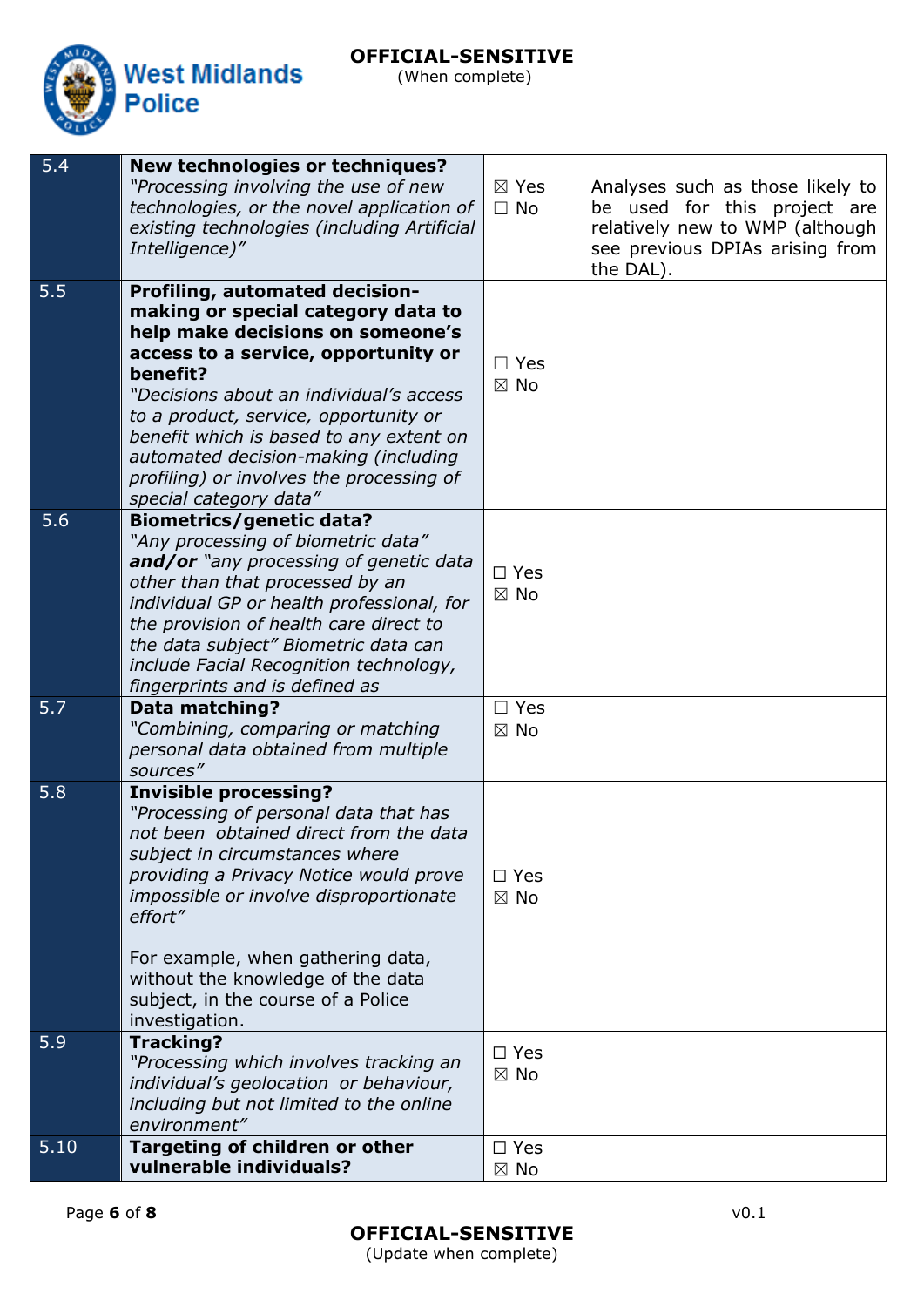

(When complete)

|      | "The use of the personal data of<br>children or other vulnerable individuals<br>for marketing purposes, profiling or<br>other automated decision-making, or if<br>you intend to offer online services<br>directly to children<br>For example, the use of personal data<br>relating to children for the purposes of<br>marketing their online safety products.                                                                      |                                 |                                                                                                                                             |
|------|------------------------------------------------------------------------------------------------------------------------------------------------------------------------------------------------------------------------------------------------------------------------------------------------------------------------------------------------------------------------------------------------------------------------------------|---------------------------------|---------------------------------------------------------------------------------------------------------------------------------------------|
| 5.11 | <b>Risk of physical harm?</b><br>"Processing is of such a nature that a<br>personal data breach could jeopardise<br>the [physical] health or safety of<br>individuals".<br>For example, if data relating to CSAE,<br>HUMINT or protected persons data was<br>compromised then it could jeopardise<br>the safety of individuals.                                                                                                    | $\Box$ Yes<br>$\boxtimes$ No    |                                                                                                                                             |
| 5.12 | <b>Evaluation or scoring?</b><br>"Aspects concerning the data subject's<br>performance at work, economic<br>situation, health, personal preferences<br>or interests, reliability or behaviour,<br>location or movements" For example,<br>as part of a recruitment process.                                                                                                                                                         | $\square$ Yes<br>$\boxtimes$ No |                                                                                                                                             |
| 5.13 | Data processed on a large scale.<br>Considerations include:<br>The number of data subjects<br>$\bullet$<br>concerned<br>Volume of data and/or range of data<br>items<br>Duration, or permanence, of the<br>data processing<br>Geographical extent of data<br>$\bullet$<br>processing                                                                                                                                               | $\boxtimes$ Yes<br>$\Box$ No    | The<br>will<br>project<br>involve<br>the<br>analysis of crimes data relating<br>Violent Crime (excluding<br>to<br>domestic abuse) at scale. |
| 5.14 | Preventing data subjects from<br>exercising a right?<br>The rights are:<br>The right to be informed<br>$\bullet$<br>The right to access data<br>$\bullet$<br>The right to rectification<br>$\bullet$<br>The right to erasure<br>$\bullet$<br>The right to restrict processing<br>$\bullet$<br>The right to object<br>$\bullet$<br>The right to portability<br>$\bullet$<br>Rights relating to automated<br>$\bullet$<br>processing | $\Box$ Yes<br>$\boxtimes$ No    |                                                                                                                                             |